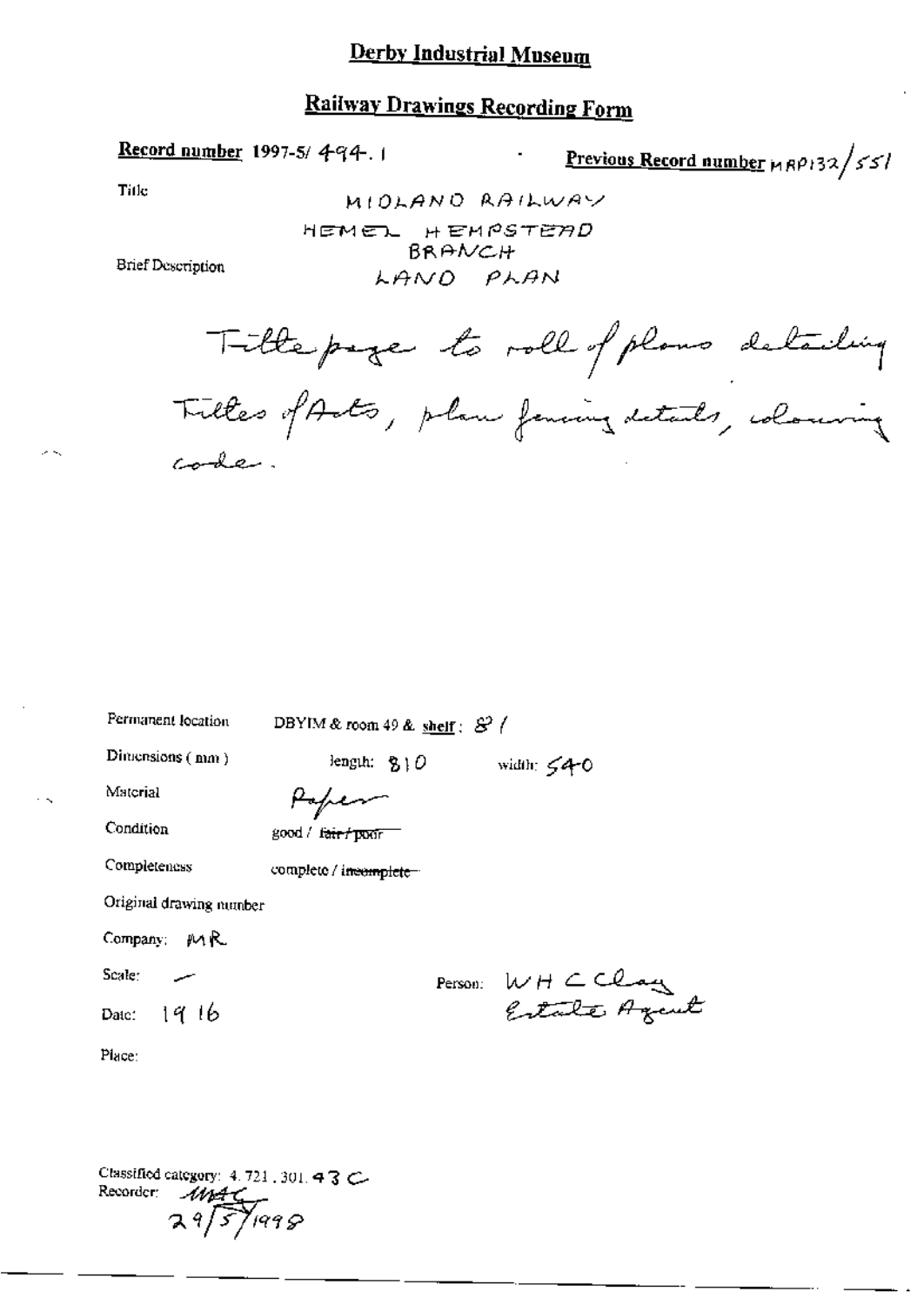#### **Railway Drawings Recording Form**

**Record number 1997-5/444.2-**<u>Previous Record number</u>  $m_{\tilde{N}}\rho_{132}/55/$ Title COUNTY OF HERTFORD

**Brief Description** 

Plan showing track layout, buildings, roads, boundaries & landowners. Parrish of Harpenders, famil of Harpenden Urban District Landonners: Relative to Board Line.  $\overline{S}$ .  $\overline{I}$ , House. Sir J. B. Lawes Bart  $H.C., for E.$ Sir JB Maples trustees G Hussey Racke Eizabeth Freeman To Emma Cox J Reacting transfers Exclesivation Commissioners Rea H Low Permanent Iocation DBYIM & room 49 & shelf :  $8$  ! Dimensions (mm) length;  $810$ width:  $540$ Pefer Material Condition good / fair / poor Completeness complete / ineemplete Original drawing number  $Sh_{\text{act}}\&$  4  $7$ Company:  $M$  $R$ Scale:  $1^H = 2c$ **HAINS** Person: Date: Place: Harfenden Tunction Classified category:  $4.721$ , 301, 43 C-

Recorder:  $\frac{1048}{29}/\frac{1}{1998}$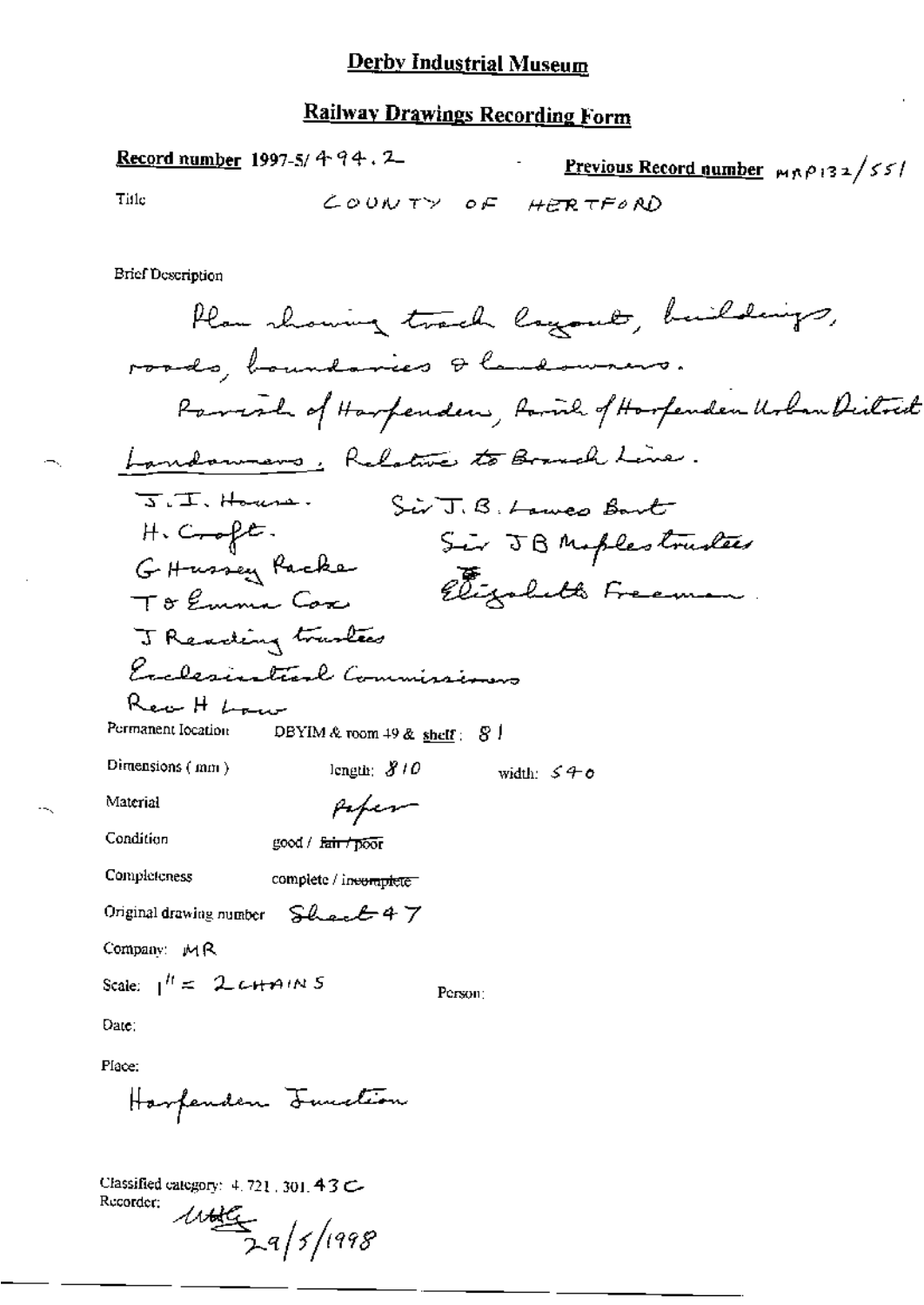### **Railway Drawings Recording Form**

Record number 1997-5/  $994.3$ Previous Record number  $m \wedge \beta$  32/55/ COONTY OF HERTFORD Title URBANDISTRICT OF HARPENDEN **Brief Description** Plan howing toach layout, baildings, rosals, houndances & landoumers. Undream Parish of Harpenden Urban and Landounino. J Reading trades H Wilmot Rear H Low TFernes P Rotamell Permanent location DBYIM & room 49 & shelf:  $\frac{1}{2}$  | Dimensions (mm) width:  $5 - 4$  0 length:  $g/g$ Material polen Condition good / fair / poor Completeness complete / incomplete Original drawing number Sheet Z Company: MR Scale:  $1'' = 2c$ *HAINS* Person: Date:  $Q_{\tau}t$  1916 Place: Harfenden  $253MP - 264MP$ Classified category: 4.721, 301.43 C-Recorder:  $M/dg$ <br>29/5/1998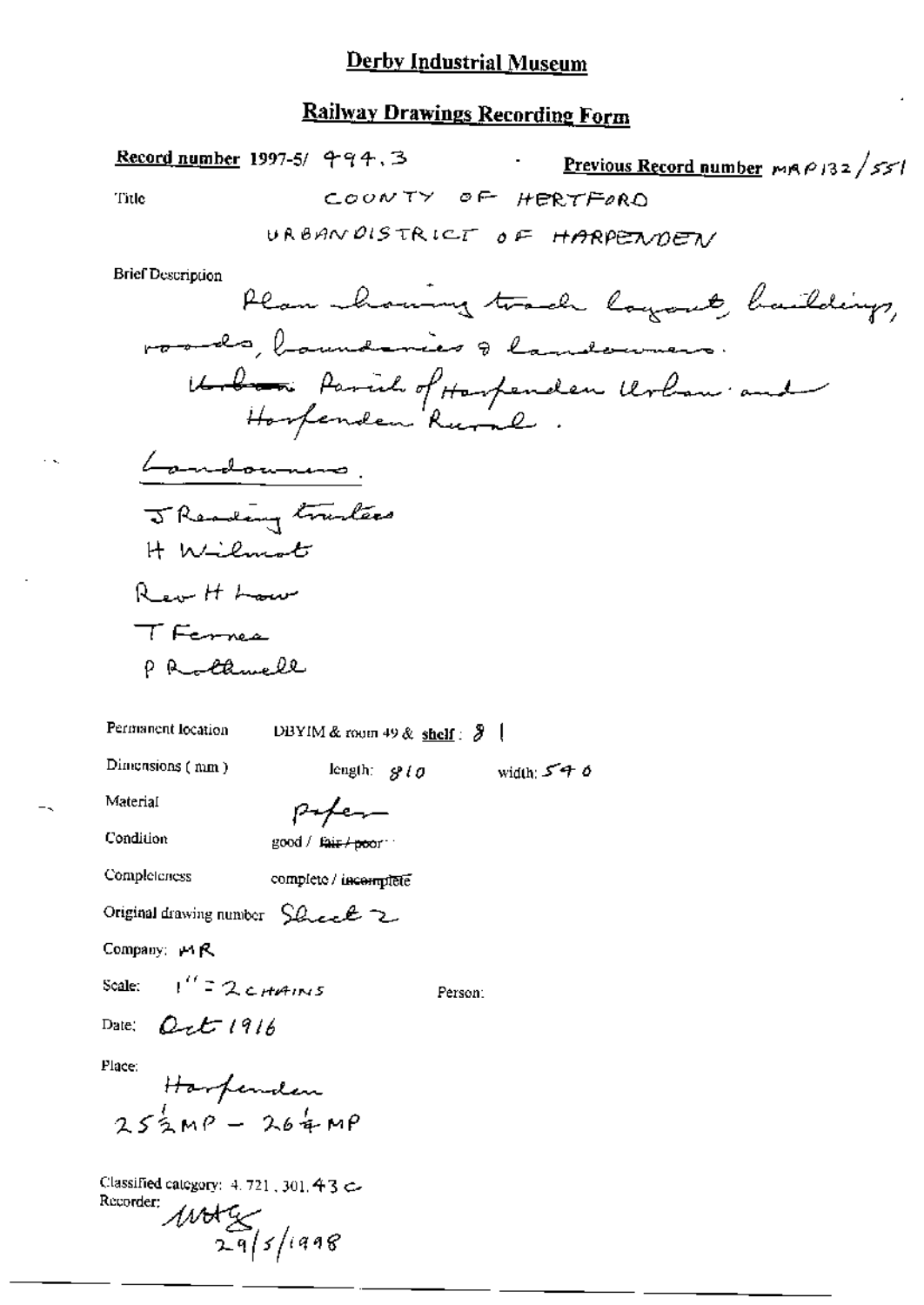### **Railway Drawings Recording Form**

Record number 1997-5/ 494, 4 <u>Previous Record number</u>  $\kappa_1 \kappa_2 \rho_1 \sigma_2 \sqrt{\kappa_2}$ Title COUNTY OF HERTFORD PARISH OF HARPENDEN RUAML **Brief Description** Plan showing track layout, buildings, roads, boundaries & landowners. Landonnero. Thesday trailers J Bennett Lowes Ecclesiastical Commissioners

| Permanent location               | DBYIM & room 49 & shelf: $8/$   |              |
|----------------------------------|---------------------------------|--------------|
| Dimensions (mm)                  | length: $810$                   | width: 5 4 0 |
| Material                         | Kyfer                           |              |
| Condition                        | good / fa <del>ir / poo</del> r |              |
| Completeness                     | complete / incomplete           |              |
| Original drawing number Sheet 3  |                                 |              |
| Company: MR                      |                                 |              |
| Scale: $\int_0^R = 2 \cosh 4w s$ | Person:                         |              |
| Date: Quilt 1916                 |                                 |              |
| Place:                           |                                 |              |
| $264me - 27me$                   |                                 |              |

Classified category: 4, 721, 301,  $43c$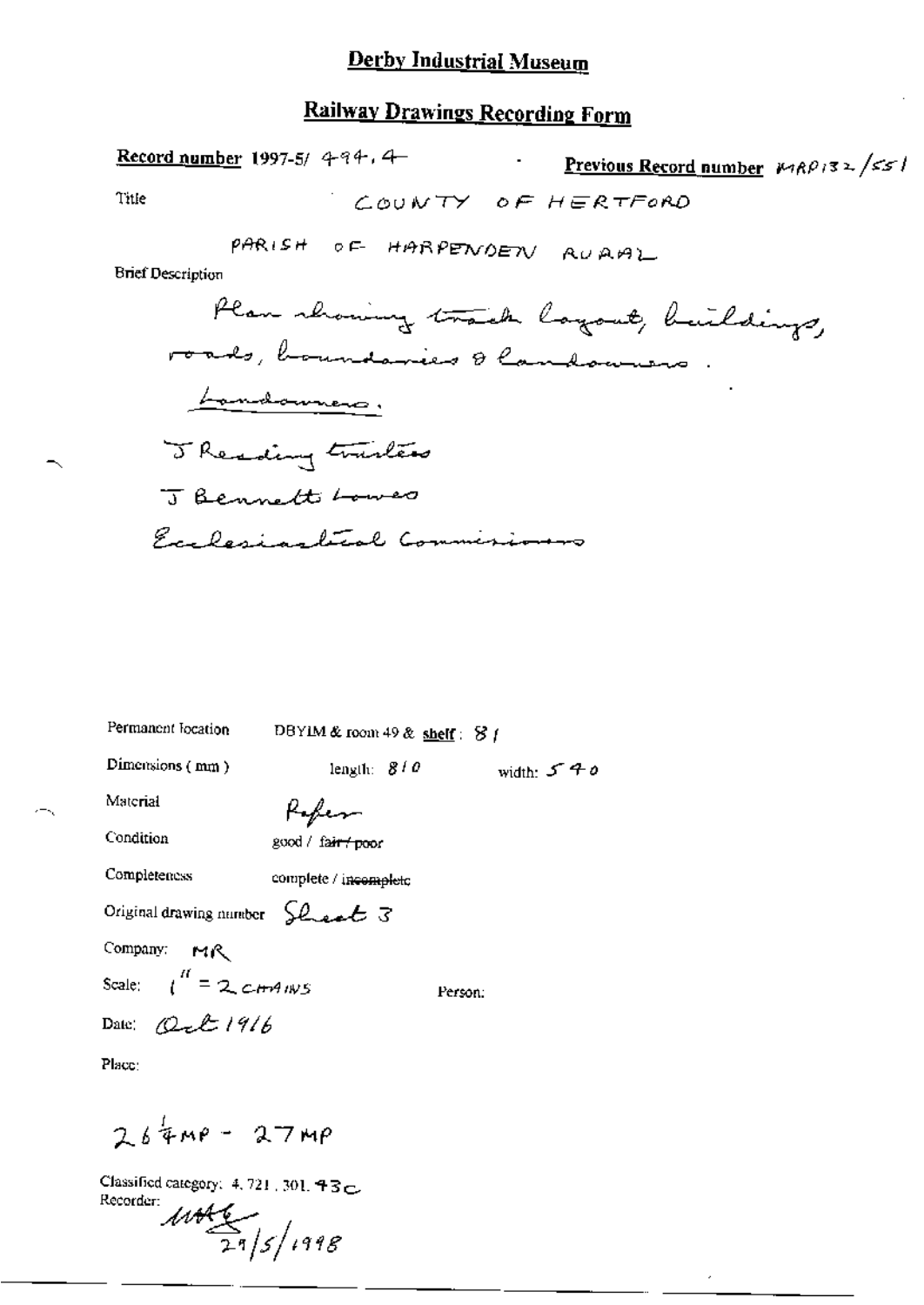### **Railway Drawings Recording Form**

Record number 1997-5/  $494.5$ Previous Record number  $MRP/32/55/$ Title COUNTY OF HERTFORD PARISH OF HARPENOEN RURAL **Brief Description** PARISH OF REDBOURN Plan showing track loyout, haildigs, roads boundaries & landowners Landounans. Exclares track Commissioners. J Bennett Lowes Rev F Vandermenler Lord Verulam Permanent location DBYIM & room 49 & shelf :  $8/$ 

Dimensions (mm) length:  $g/0$ width:  $5 - 9$ Material Paper Condition good / fairy poor Complereness complete / incomplete Original drawing number Sheet 4 Company: MR Scale:  $1'' = 2$  cript  $M S$ Person: Date: Que  $t$   $t$   $t$   $t$   $t$ Place:

 $27MP - 27\frac{3}{4}MP$ 

Classified category: 4.721, 301432 Recorder:  $\frac{\sqrt{444}}{29/5}$  /1998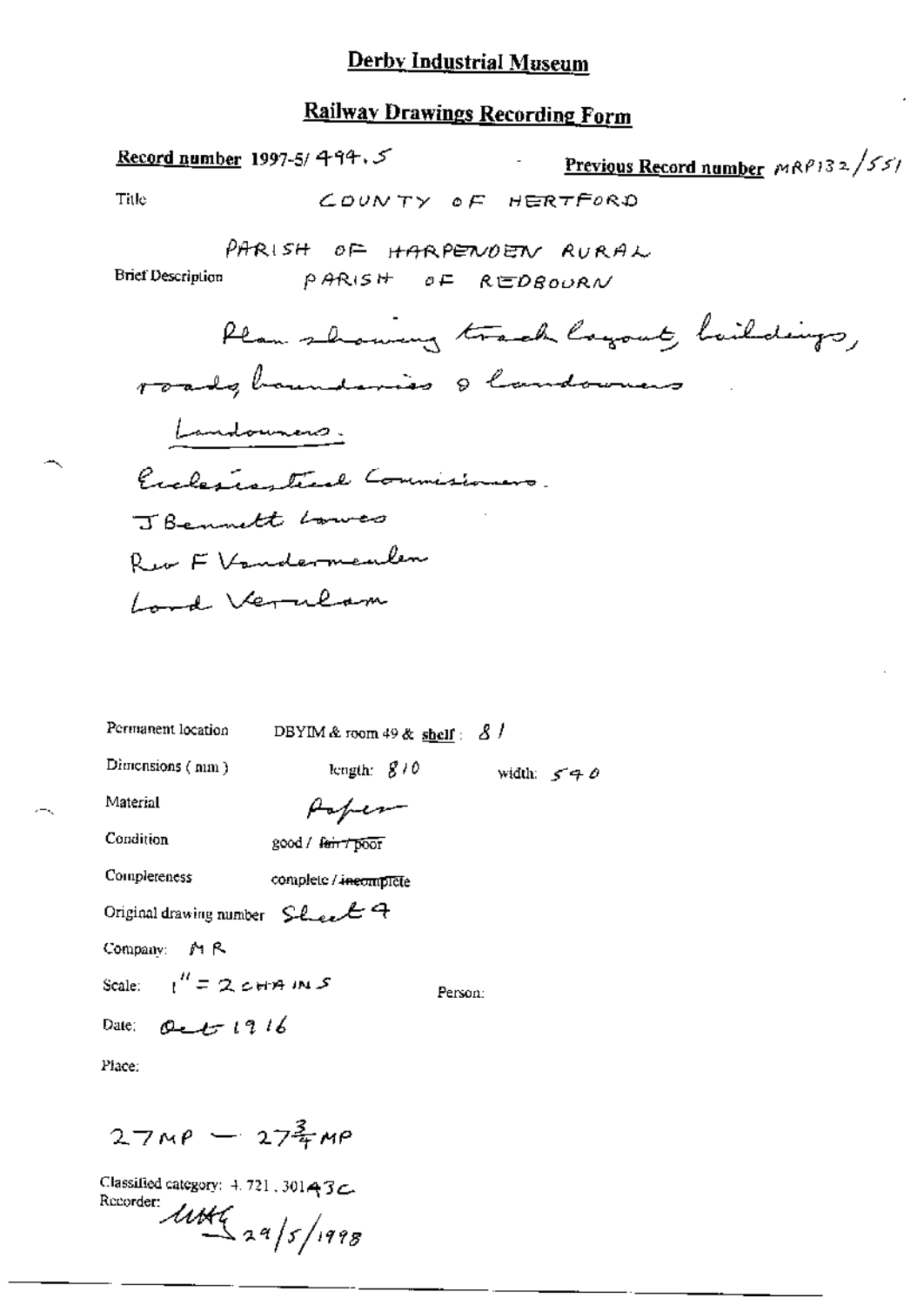# Railway Drawings Recording Form

| <b>Record number</b> 1997-5/ $444.6$                                  | to a                                                    | Previous Record number $mRP132/551$   |
|-----------------------------------------------------------------------|---------------------------------------------------------|---------------------------------------|
| Title                                                                 | COUNTY OF HERTFORD                                      |                                       |
|                                                                       | $A$ $A$ $B$ $B$ $B$ $C$ $C$ $D$ $B$ $D$ $B$ $D$ $B$ $D$ |                                       |
| <b>Brief Description</b>                                              |                                                         | Plan showing track logant, buildings, |
| weltnessytaads, boundaries & landowners.                              |                                                         |                                       |
| Landowness.                                                           |                                                         |                                       |
| Lord Verulam                                                          |                                                         |                                       |
| A Lady Glamics                                                        |                                                         |                                       |
|                                                                       |                                                         |                                       |
|                                                                       |                                                         |                                       |
|                                                                       |                                                         |                                       |
|                                                                       |                                                         |                                       |
|                                                                       |                                                         |                                       |
| Permanent location                                                    | DBYIM & room $49$ & shelf: $\&$ l                       |                                       |
| Dimensions (min)                                                      | length: $g/\rho$                                        | width: $540$                          |
| Material                                                              | Paper                                                   |                                       |
| Condition<br>good / fair / poor                                       |                                                         |                                       |
| Completeness<br>complete / incomplete -                               |                                                         |                                       |
| Original drawing number $\mathcal{L}_{\text{test}}$                   |                                                         |                                       |
| Company: $M$ $R$                                                      |                                                         |                                       |
| Scale: $\int_0^R = 2c_{H}A \log S$                                    | Person:                                                 |                                       |
| Date: $\mathcal{Q}_{\mathcal{L}}\mathcal{L}_{\mathcal{L}}$ 1916       |                                                         |                                       |
| Place:<br>Redbourn Station<br>$27\frac{3}{4}$ MP - $28\frac{1}{1}$ MP |                                                         |                                       |
| Classified category: 4.721.301.43 $\in$<br>Recorder:<br>4445/1998     |                                                         |                                       |

 $\frac{1}{2}$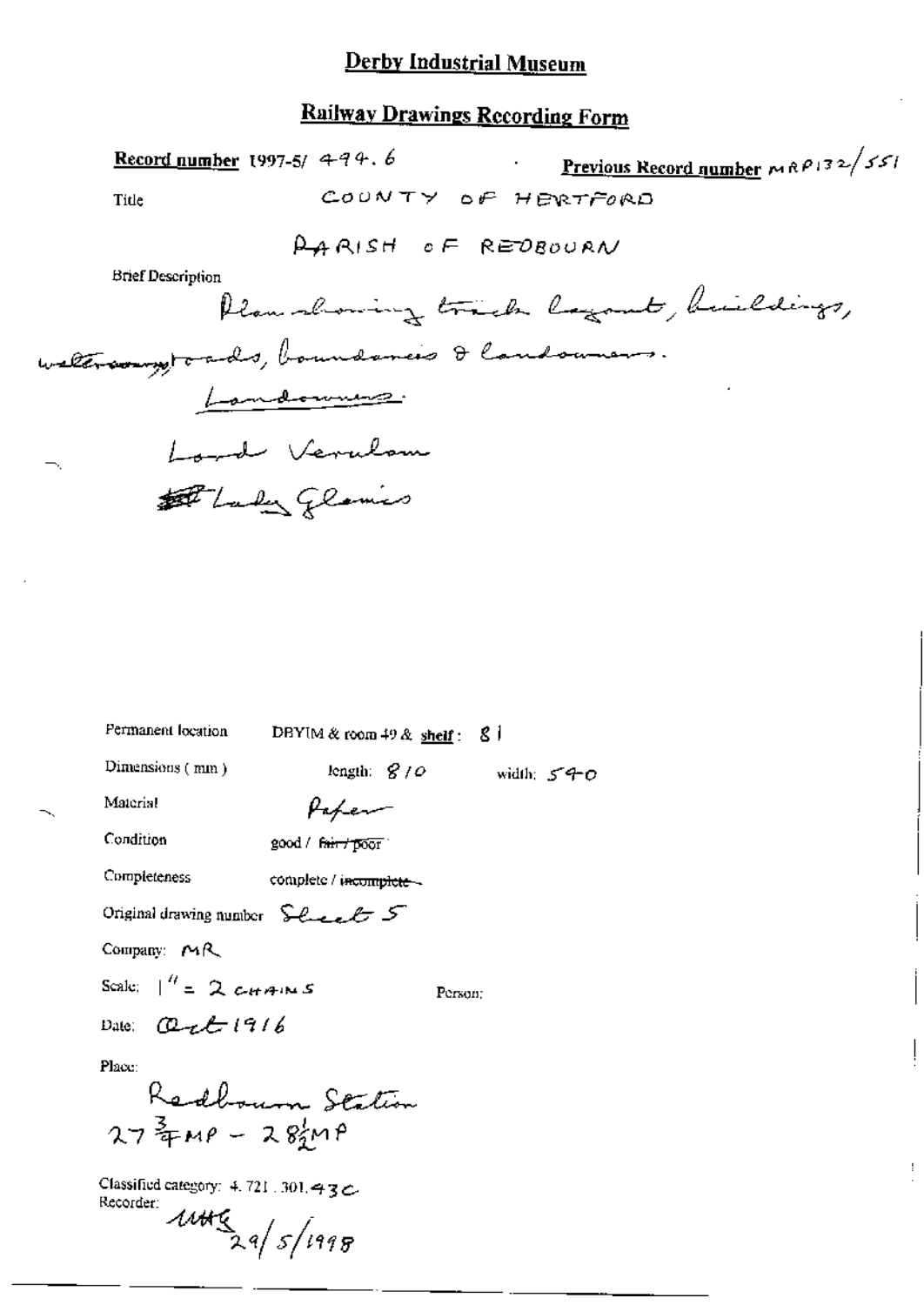# Railway Drawings Recording Form

Record number 1997-5/ $494.7$ **Previous Record number**  $MRP/32$ /55/ COUNTY OF HERTFORD Title

PARISH OF REDROURN

**Brief Description** 

∽.

| Permanent location                                                       | DBYIM & room 49 & shelf: $81$ |         |              |
|--------------------------------------------------------------------------|-------------------------------|---------|--------------|
| Dimensions $(mn)$                                                        | length: $B10$                 |         | width: $540$ |
| Material                                                                 |                               |         |              |
| Condition                                                                | good / fair $7$ poor          |         |              |
| Completeness                                                             | complete / invemplete         |         |              |
| Original drawing number $\sum_{n=1}^{\infty}$                            |                               |         |              |
| Company: $\mathbb{P} \setminus \mathbb{R}$                               |                               |         |              |
| Scale: $1'' = 2c+9$ $\mu$ 5                                              |                               | Person: |              |
| Date $0$ $c$ $t$ $t$ $t$ $t$ $t$                                         |                               |         |              |
| Place:<br>Beaumonts Halt                                                 |                               |         |              |
| $28241 - 29441$                                                          |                               |         |              |
| Classified category: 4.721, 301.43C-<br>Recorder: $\angle$ UMC 29/5/1998 |                               |         |              |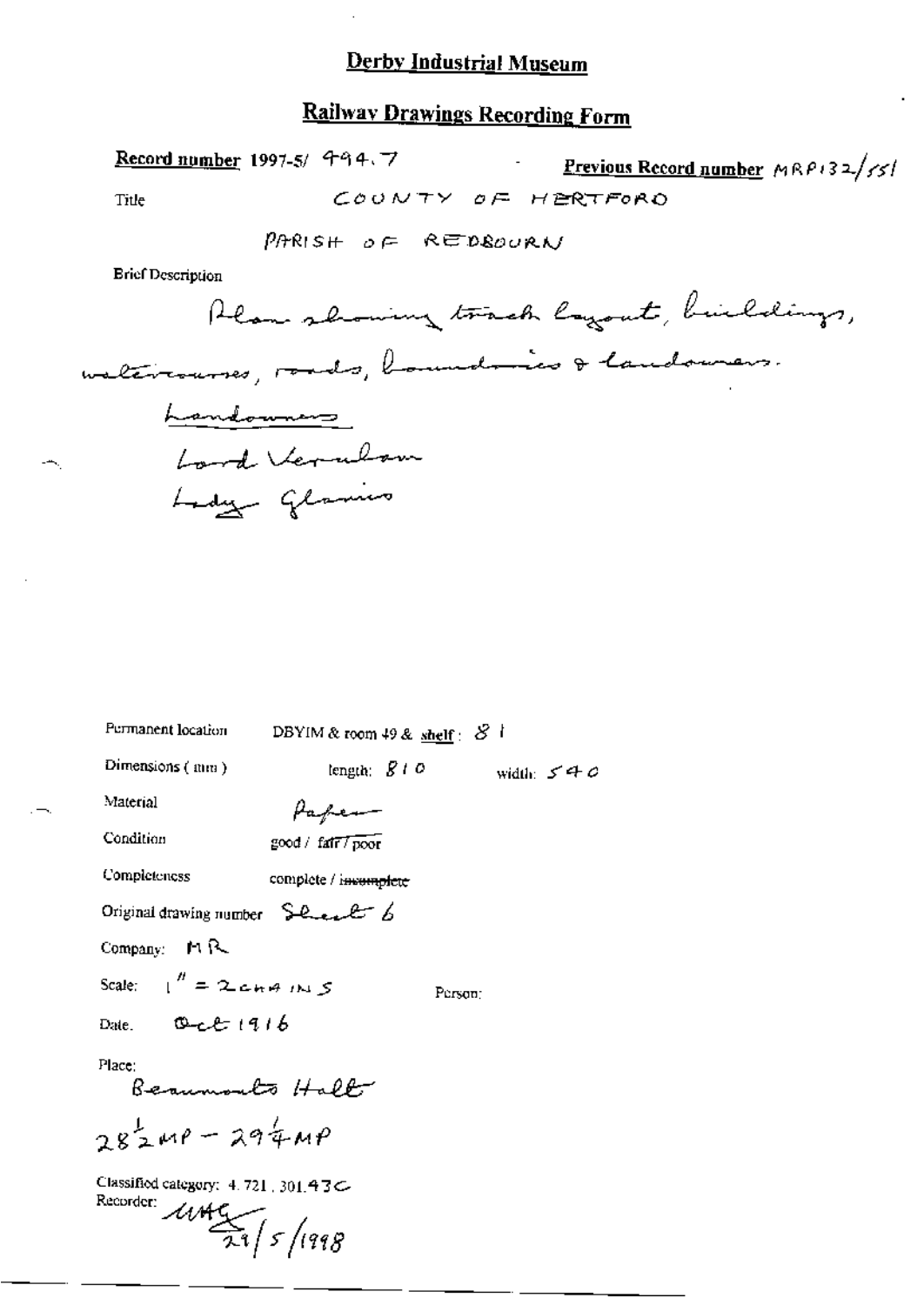## **Railway Drawings Recording Form**

 $\epsilon$ 

Record number 1997-5/ 999 . 8

Previous Record number  $MRPI32/35/$ 

Title

COUNTY OF HERTFORD

**Brief Description** 

| Permanent location                                                                  | DBYIM & room 49 & shelf: $\mathcal{S}/$ |         |              |  |  |
|-------------------------------------------------------------------------------------|-----------------------------------------|---------|--------------|--|--|
| Dimensions (mm)                                                                     | length: $810$                           |         | width: $540$ |  |  |
| Material                                                                            | سهعتههم                                 |         |              |  |  |
| Condition                                                                           | good / <del>Jair / pik</del> or         |         |              |  |  |
| Completeness                                                                        | complete / insomplete                   |         |              |  |  |
| Original drawing number Sliest $7$                                                  |                                         |         |              |  |  |
| Company: MR                                                                         |                                         |         |              |  |  |
| Scale: $t'' = 2$ cerrains                                                           |                                         | Person; |              |  |  |
| Date: $Q$ -et $1916$                                                                |                                         |         |              |  |  |
| Place:                                                                              |                                         |         |              |  |  |
| Ocums Siding                                                                        |                                         |         |              |  |  |
| $294$ MP - $30$ MP                                                                  |                                         |         |              |  |  |
| Classified category: $4.721$ , $301.43$ C-<br>Recorder:<br>$\frac{11085}{29}$ /1998 |                                         |         |              |  |  |
|                                                                                     |                                         |         |              |  |  |

╮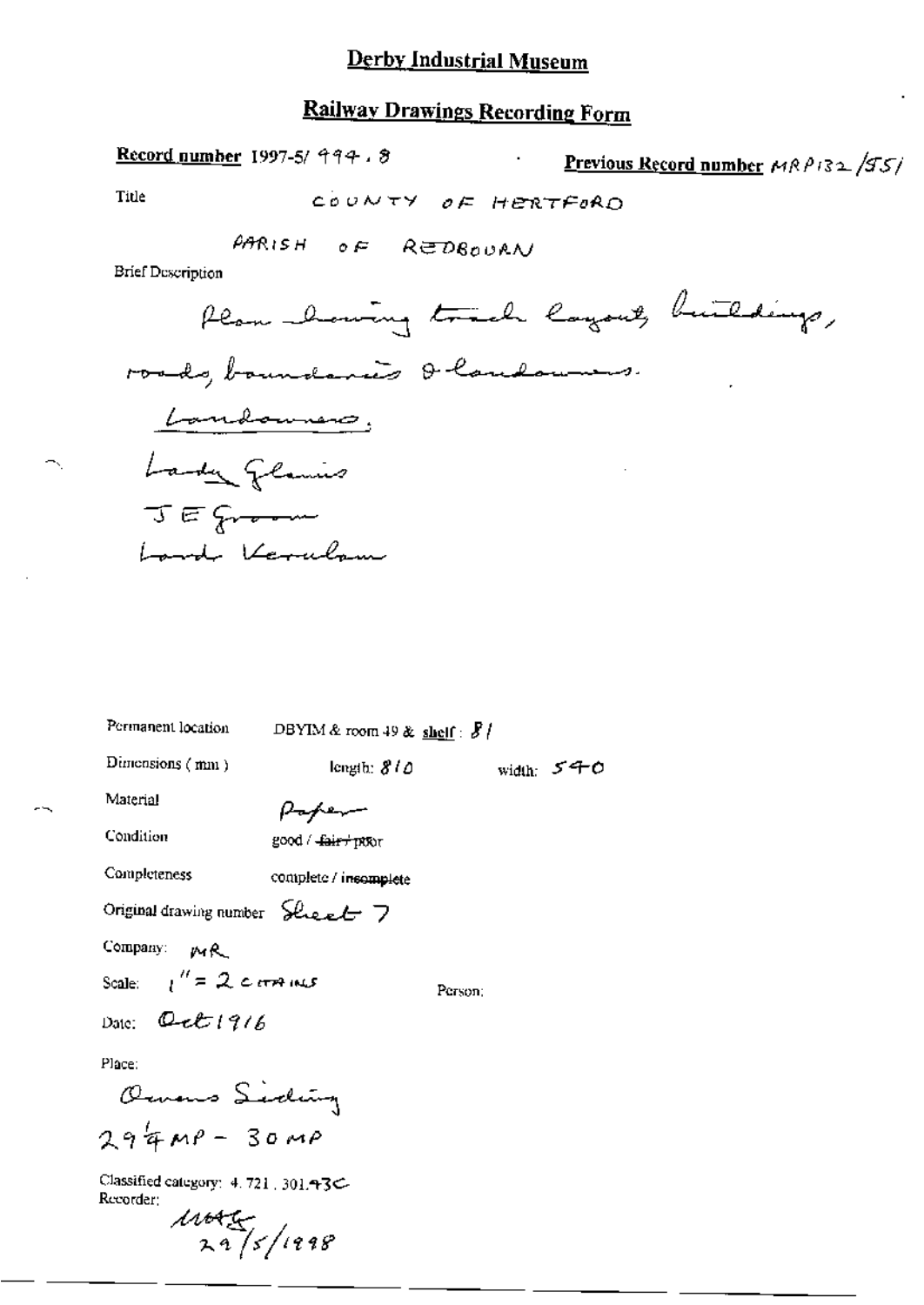## **Railway Drawings Recording Form**

| <b>Record number</b> 1997-5/ $994.9$                              | <u>Previous Record number</u> $\mu_1$ RP132/55/                                    |
|-------------------------------------------------------------------|------------------------------------------------------------------------------------|
| Title                                                             | COUNTY OF HERTFORD                                                                 |
| <b>Brief Description</b>                                          | BOROUGH OF HEMEL HEMPSTERD<br>$P = 0$<br>$\sim$ $\sim$<br>۰r<br>PARISH OF REDBOURN |
|                                                                   | Plan rhowing track loyant, buildings,                                              |
|                                                                   | toads, boundaries & landoumers.                                                    |
|                                                                   | Landowners.                                                                        |
|                                                                   | Lord Verulam                                                                       |
|                                                                   | Lady Glanus                                                                        |
| TF Halsen                                                         |                                                                                    |
|                                                                   |                                                                                    |
|                                                                   |                                                                                    |
| Permanent location                                                | DBYIM & room 49 & shelf: $81$                                                      |
| Dimensions $(mn)$                                                 | width: $540$<br>length: $810$                                                      |
| Material                                                          | Popen                                                                              |
| Condition                                                         | good / fair+poor                                                                   |
| Completeness                                                      | complete Fincomplete                                                               |
| Original drawing number $\mathcal{L}_{\text{back}}$ $\mathcal{B}$ |                                                                                    |
| Company: $MRT$                                                    |                                                                                    |
| Scale: $1'' = 2$ c $+ 9 - 115$                                    | Person:                                                                            |
| Date: $Q_{\text{ref}}(q)$                                         |                                                                                    |
| Place:                                                            |                                                                                    |
| $30MP - 304MP$                                                    |                                                                                    |

i.

Classified category: 4.721.301.43C<br>Recorder:<br> $\frac{UML}{29}/(998)$ 

╲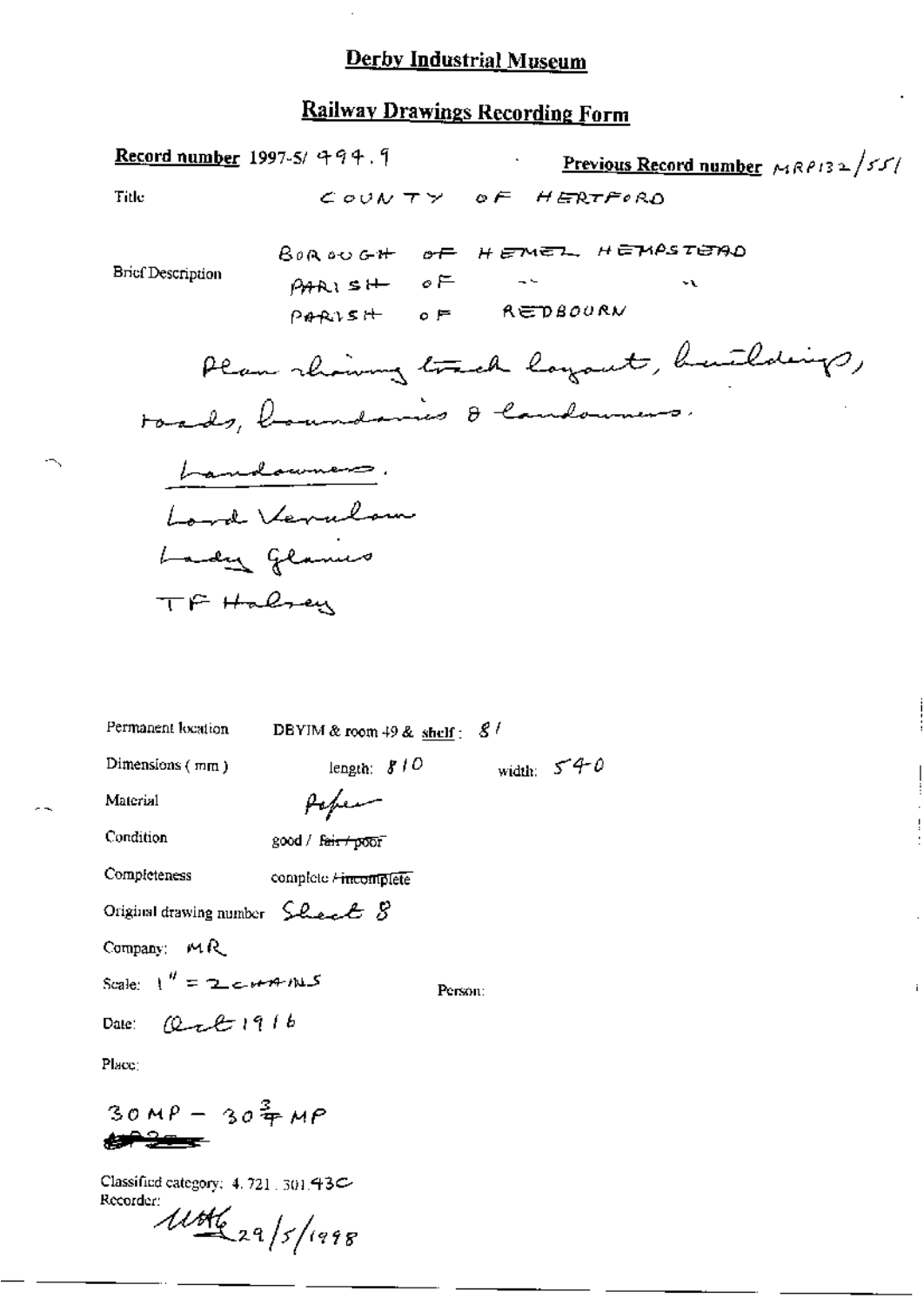# Railway Drawings Recording Form

| <b>Record number 1997-5/ 4-94.10</b><br>Previous Record number $MRP132$ /551                                                                                             |
|--------------------------------------------------------------------------------------------------------------------------------------------------------------------------|
| Title<br>COUNTY OF HERTFORD                                                                                                                                              |
| BOROUGH OF HEMEL HEMPSTERD<br><b>Brief Description</b><br>$PARISH$ $oF$                                                                                                  |
| Plan meaning track layout, buildings,                                                                                                                                    |
| roads, boundaries & landowners                                                                                                                                           |
| Landowners                                                                                                                                                               |
| Shadrach Jodwin<br>Lady Glamis                                                                                                                                           |
| TF Halsey                                                                                                                                                                |
| WG Ellingham                                                                                                                                                             |
| f(f)<br>D Martineau                                                                                                                                                      |
| Sarah Scotts tradics                                                                                                                                                     |
|                                                                                                                                                                          |
| Permanent location<br>DBYIM & room $49$ & shelf $\pm$ 8 $\pm$                                                                                                            |
| Dimensions $(mn)$<br>width: $540$<br>length: $g\neq 0$                                                                                                                   |
| Material<br>Popen                                                                                                                                                        |
| Condition<br>good / fair / poor                                                                                                                                          |
| Completeness<br>complete / incomplete-                                                                                                                                   |
| Original drawing number $\text{See} \rightarrow 9$                                                                                                                       |
| Company: $M R$                                                                                                                                                           |
| Scale: $\int_0^H z^2 \cdot 2 \cdot e^{H} A \cdot M S$<br>Person:                                                                                                         |
| Date: $0.2221916$                                                                                                                                                        |
| Place:<br>$\frac{6}{304}$<br>$\frac{3}{4}$ $\frac{3}{4}$ $\frac{3}{4}$ $\frac{3}{4}$ $\frac{1}{2}$ $\frac{1}{2}$ $\frac{1}{2}$ $\frac{1}{2}$ $\frac{1}{2}$ $\frac{1}{2}$ |
|                                                                                                                                                                          |
| Classified category: 4, 721, 301, 43C-<br>Recorder:                                                                                                                      |
| $rac{1146}{295/1998}$                                                                                                                                                    |

ł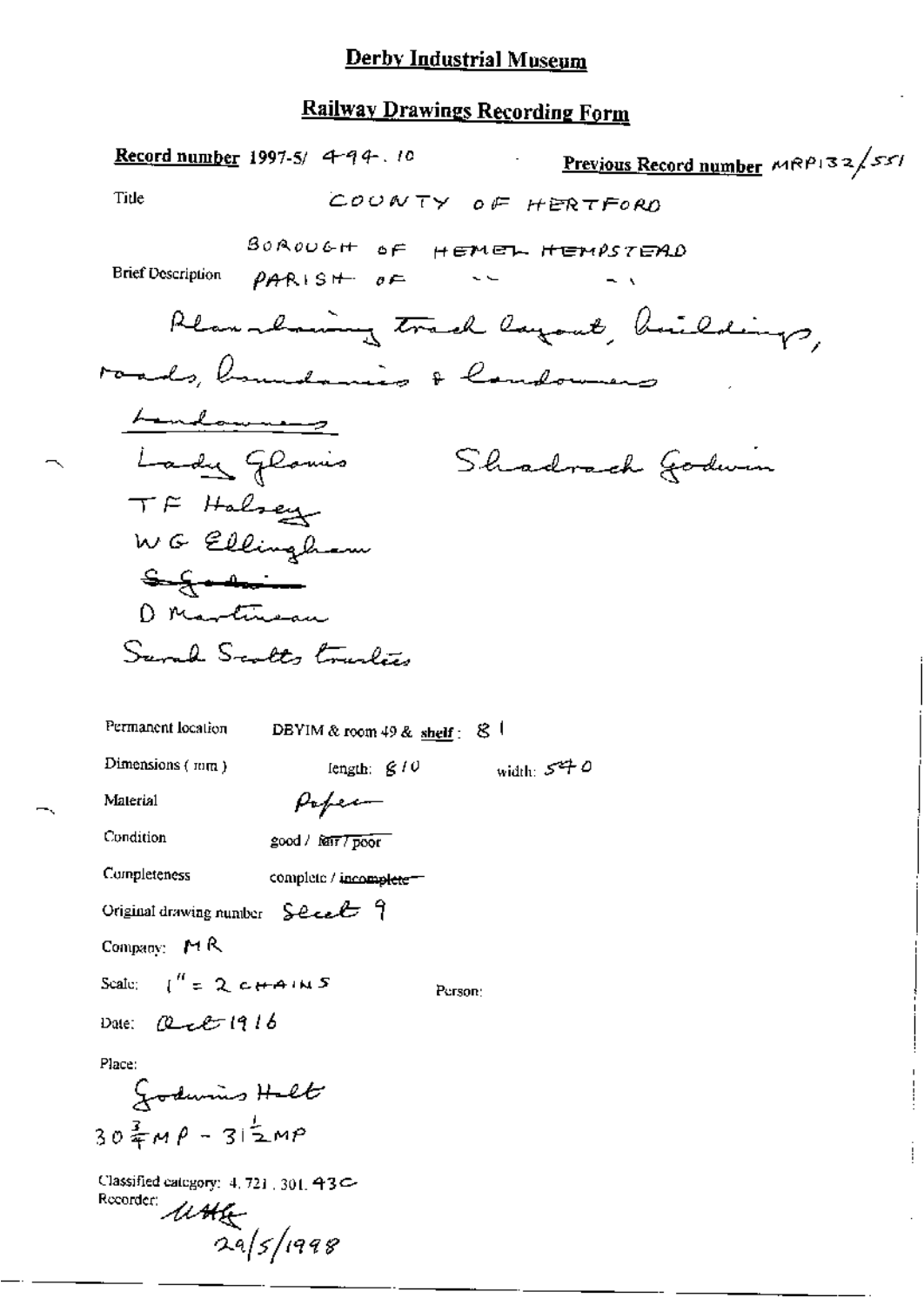## Railway Drawings Recording Form

| <b>Record number</b> 1997-5/ $499 - 11$<br>Previous Record number MRP132/551 |
|------------------------------------------------------------------------------|
| COUNTY OF HERTFORD<br>Title                                                  |
| BOROUGH OF HEMEL HEMPSTEAD                                                   |
| <b>Brief Description</b><br>$PAR(SH \circ F$<br>$\ddot{\phantom{a}}$<br>∼    |
| Plan showing track logent, buildings,                                        |
| roads, boundaries & landoumers.                                              |
| homelowners.                                                                 |
| S goodwin                                                                    |
| T Michlem                                                                    |
| Ann Hele                                                                     |
| J Marmhow                                                                    |
| Sir A.P. Cooper                                                              |
| TF Halsey                                                                    |
| Permanent location<br>DBYIM & room 49 & shelf: $3$                           |
| Dimensions (mm)<br>length: $8/10$<br>width: $540$                            |
| Material<br>Hopen                                                            |
| Condition<br>good / -fair 7 poor                                             |
| Completeness<br>complete / incomplete-                                       |
| Original drawing number $\int P_{\text{total}}(O)$                           |
| Company: $M R$                                                               |
| Scale: $\binom{n}{k}$ = 2 c + AINS<br>Person:                                |
| Date: Quet $(1/6)$                                                           |
| Place:                                                                       |

 $\mathbf{i}$ 

ļ

 $31^{\frac{1}{2}M\rho} - 32^{\frac{1}{4}M\rho}$ 

Classified category: 4.721.301.43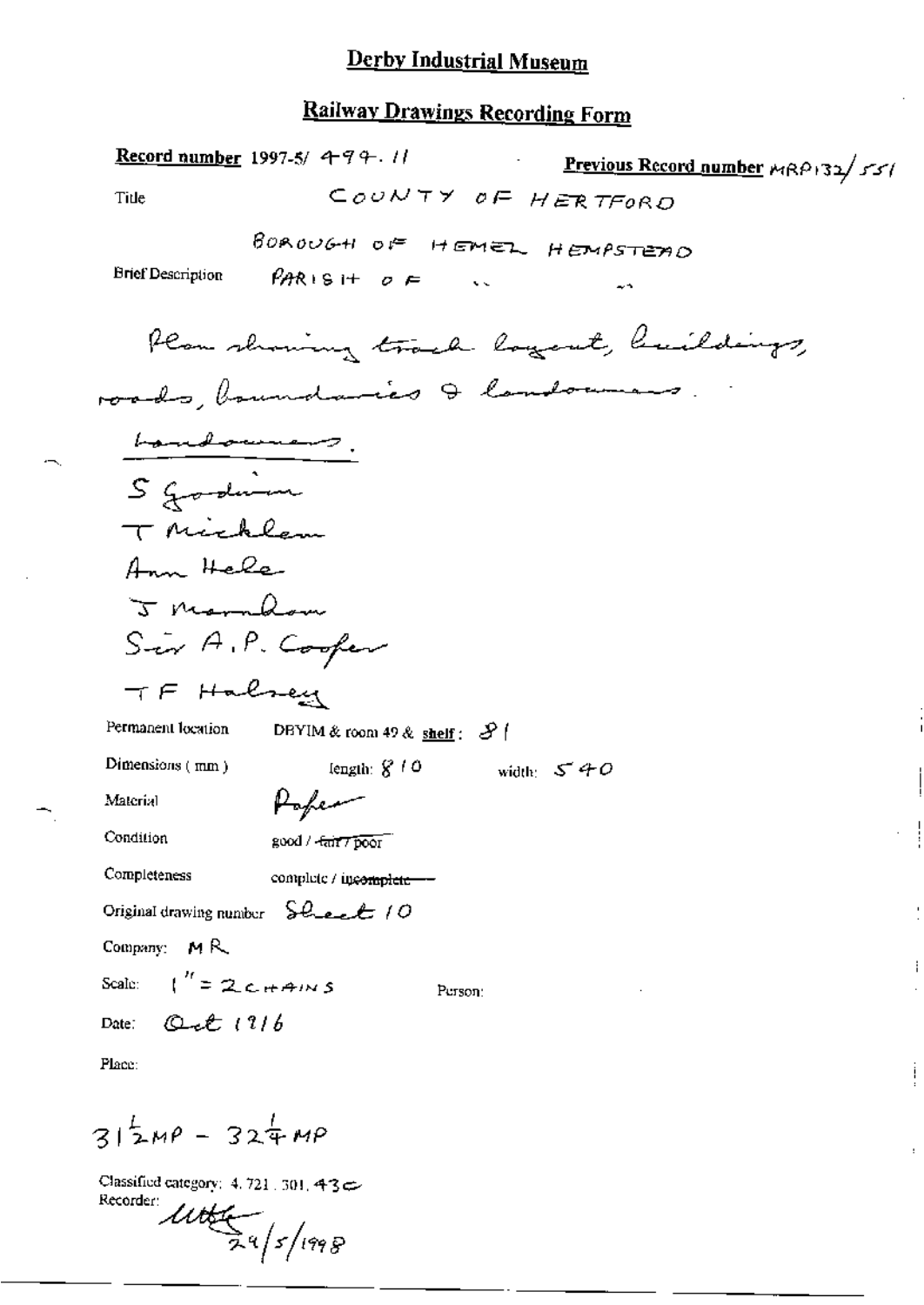### **Railway Drawings Recording Form**

Record number 1997-5/ 494.12

 $PAR(SH \circ F)$ 

Previous Record number  $MRP/32/551$ COUNTY OF HERTFORD

Title

**BOROUGH OF HEMEL HEMPSTEAD**  $\ddot{\phantom{a}}$ 

**Brief Description** 

Plan showing track layout, Unildings, Rayndamin 9 Camdonnia <u>Landoumers</u>. Sir A.P. Confer Ar Forr owifes trustees<br>W Handley T.F Halsey S goodwin Tomont Rear W J Hamilton J Jagger Jun J Jagger Sen GA Smith Permanent location DBYIM & room  $49$  & shelf:  $81$ Dimensions (mm) length: 810 width:  $540$ Material Paper Condition good / fair / poor Completeness complete / incomplete Original drawing number Sheelt (1 Company:  $M R$  $1''$  = 2  $\epsilon$ + $\epsilon$ <sup>1</sup>N S Scale: Person: Date:  $Q_{\mathcal{L}}\mathcal{L}$ 1916 Place: Hemel Hempoleant  $322$  and  $-33$  mp Classified category: 4.721, 301. 430 Recorder:<br> *MAT*  $29/5/1998$